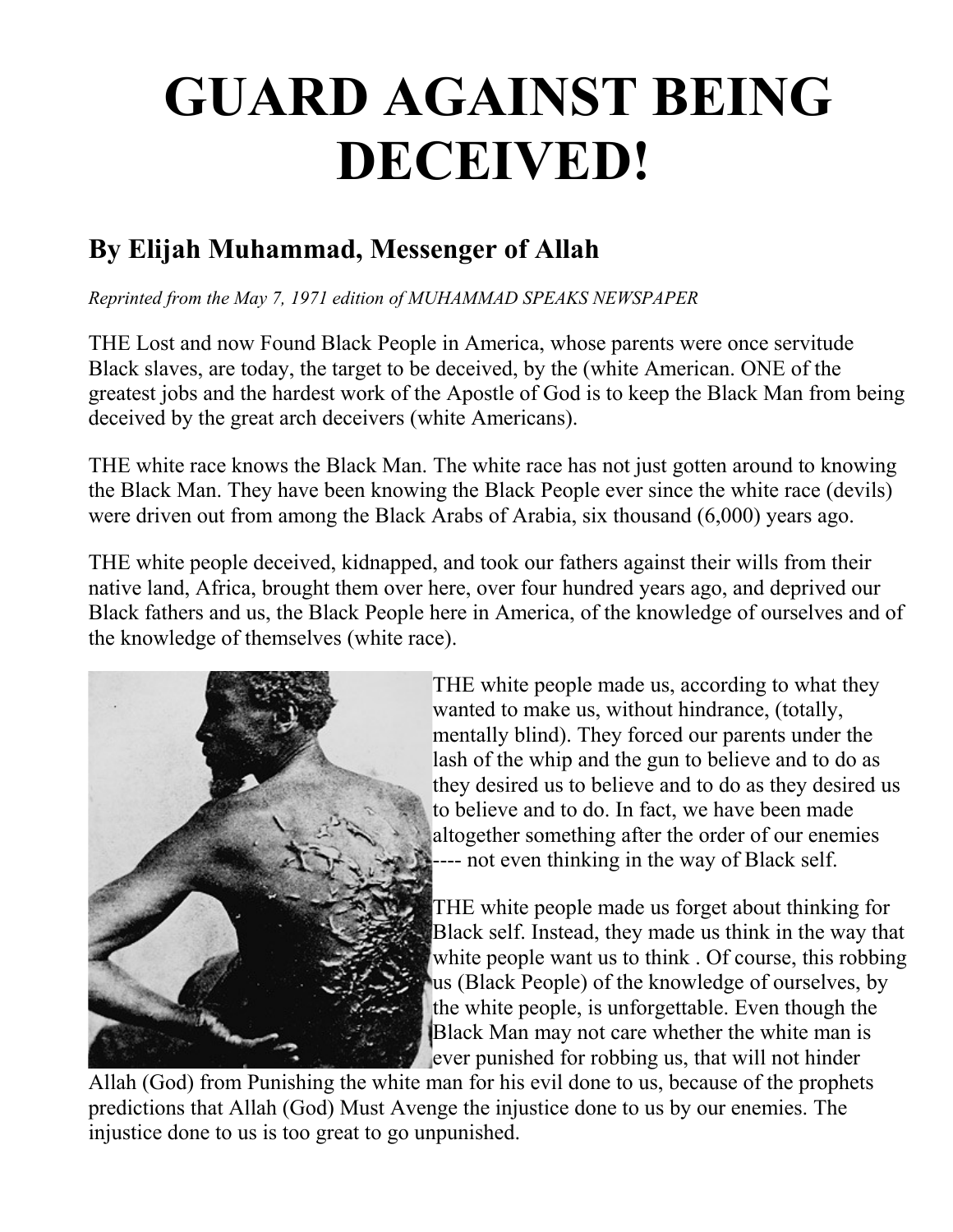THERE are many poor, blind, deaf, and dumb among our people who would forgive the white slave - makers and robbers of us, if they had the chance to do so. This is due to the Black People being made and forced into the love of their enemies when the Black People were babies. I receive many letters to this effect from our Black People who even try to defend the white man for his evil done, to us. This shows how dumb the white man has made them. For, no one should love a rattle - snake that has stung him and his whole family and who poisoned them unto death. (This is a comparable picture to what the white man has done to the Black Man).



TODAY, since this is the end of the white race's rule over Black People, the Lost - Found Black People in America, are the target of their white once - slave - masters, because they know that the Black People are blind, deaf and dumb to the knowledge of self, for the white once slave - master made the Black once - slave like that. The white salve - master made the Black slave to fight and to oppose Allah (God) in Allah's Work of Returning the Black once slave to his own.

I WANT to warn you, my Black People do not be deceived by this arch - enemy of ours. Read Jesus' prophecy in (Bible) Matthew (23rd Chapter) and read the (Bible) Revelation (12th Chapter). Also, read the Holy Qur'an (7th Chapter) which will teach you of this great work of our enemy, against our salvation which our God Allah Offers to us.

## **Bible Matthew Bible Revelation The Holy Quran 23 12 CHAPTER 7**

| 1 Then spake Jesus to the multitude, and to his<br>disciples,                                                   | 1 And there appeared a great wonder in heaven; a<br>woman clothed with the sun, and the moon under her<br>feet, and upon her head a crown of twelve stars:                                                                 | 7:1 I, Allah, am the best Knower, the Truthful.                                                                                                      |
|-----------------------------------------------------------------------------------------------------------------|----------------------------------------------------------------------------------------------------------------------------------------------------------------------------------------------------------------------------|------------------------------------------------------------------------------------------------------------------------------------------------------|
| 2Saying The scribes and the Pharisees sit in Moses'<br>seat:                                                    | 2And she being with child cried, travailing in birth,<br>and pained to be delivered.                                                                                                                                       | 7:2 A Book revealed to thee -- so let there be no straitness in thy breast<br>concerning it -- that thou may est warn thereby, and a Reminder to the |
|                                                                                                                 |                                                                                                                                                                                                                            | believers.                                                                                                                                           |
| 3All therefore whatsoever they bid you observe,                                                                 |                                                                                                                                                                                                                            |                                                                                                                                                      |
| that observe and do; but do not ye after their<br>works: for they say, and do not.                              | 3And there appeared another wonder in heaven; and<br>behold a great red dragon, having seven heads and ten<br>horns, and seven crowns upon his heads.                                                                      | 7:3 Follow what has been revealed to you from your Lord and follow not                                                                               |
|                                                                                                                 |                                                                                                                                                                                                                            | besides Him any guardians; little do you mind!                                                                                                       |
| 4For they bind heavy burdens and grievous to be                                                                 |                                                                                                                                                                                                                            |                                                                                                                                                      |
| borne, and lay them on men's shoulders; but they<br>themselves will not move them with one of their<br>fingers. | 4 And his tail drew the third part of the stars of heaven,<br>and did cast them to the earth: and the dragon stood<br>before the woman which was ready to be delivered,<br>for to devour her child as soon as it was born. | 7:4 And how many a town have We destroyed! So Our punishment came to it                                                                              |
|                                                                                                                 |                                                                                                                                                                                                                            | by night or while they slept at midday.                                                                                                              |
| 5But all their works they do for to be seen of men:                                                             |                                                                                                                                                                                                                            | 7:5 Yet their cry, when Our punishment came to them, was nothing but that                                                                            |
| they make broad their phylacteries, and enlarge the<br>borders of their garments,                               | 5And she brought forth a man child, who was to rule<br>all nations with a rod of iron: and her child was caught<br>up unto God, and to his throne.                                                                         | they said: Surely we were wrongdoers.                                                                                                                |
| 6And love the uppermost rooms at feasts, and the                                                                |                                                                                                                                                                                                                            | 7:6 Then certainly We shall question those to whom messengers were sent.                                                                             |
| chief seats in the synagogues,                                                                                  | 6 And the woman fled into the wilderness, where she<br>hath a place prepared of God, that they should feed her<br>there a thousand two hundred and threescore days.                                                        | and We shall question the messengers,                                                                                                                |
| 7And greetings in the markets, and to be called of                                                              |                                                                                                                                                                                                                            | 7:7 Then surely We shall relate to them with knowledge, and We are never                                                                             |
| men, Rabbi, Rabbi.                                                                                              | 7 And there was war in heaven: Michael and his angels                                                                                                                                                                      | absent.                                                                                                                                              |
| 8But be not ye called Rabbi: for one is your                                                                    | fought against the dragon; and the dragon fought and                                                                                                                                                                       |                                                                                                                                                      |
| Master, even Christ; and all ye are brethren.                                                                   | his angels,                                                                                                                                                                                                                | 7:8 And the judging on that day will be just; so as for those whose good deeds                                                                       |
|                                                                                                                 | 8 And prevailed not; neither was their place found any                                                                                                                                                                     |                                                                                                                                                      |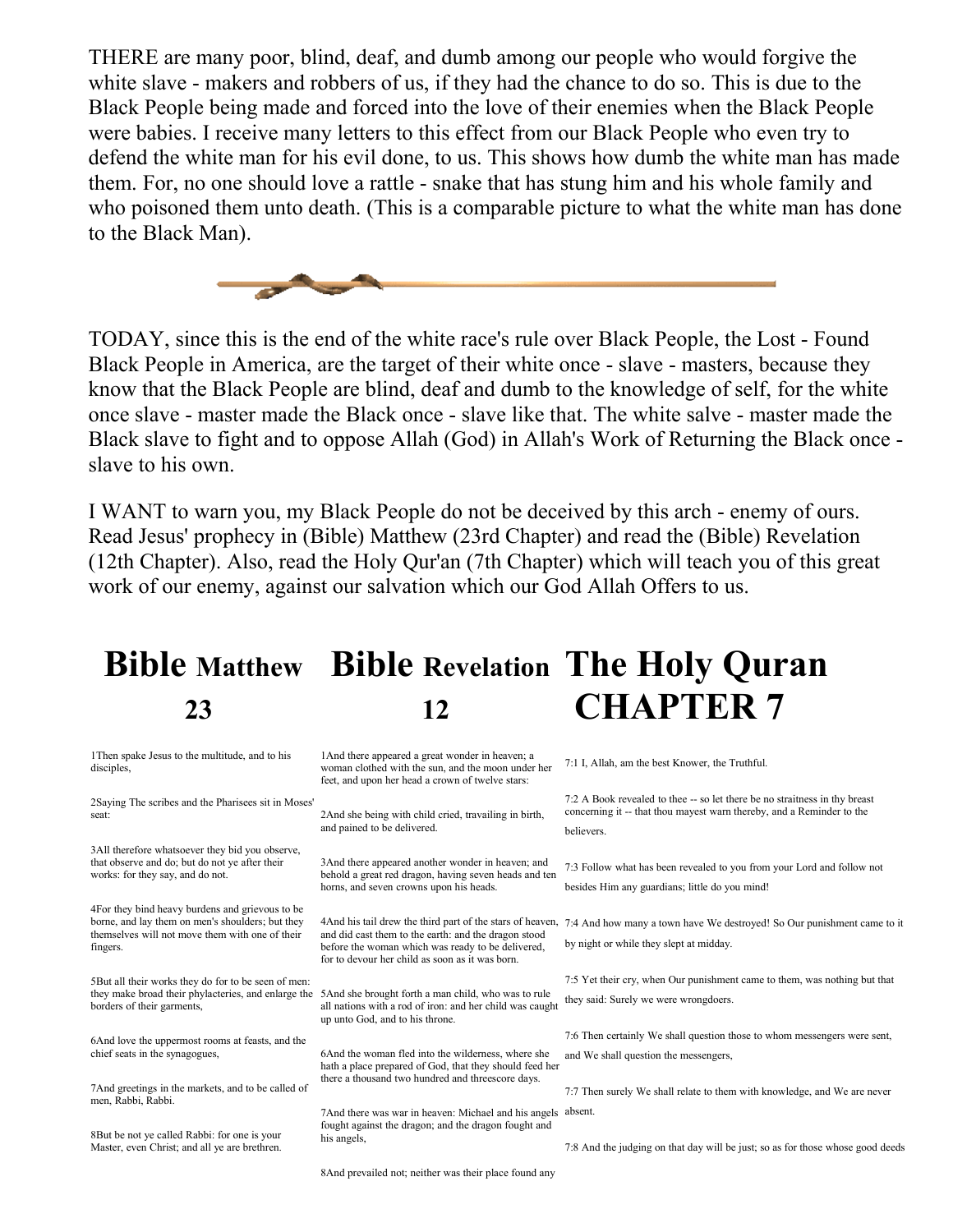| 9And call no man your father upon the earth: for<br>one is your Father, which is in heaven.                                                                                                                                                                   | more in heaven.                                                                                                                                                                                                              | are heavy, they are the successful.                                                                                                                                                                                                                                                                                    |
|---------------------------------------------------------------------------------------------------------------------------------------------------------------------------------------------------------------------------------------------------------------|------------------------------------------------------------------------------------------------------------------------------------------------------------------------------------------------------------------------------|------------------------------------------------------------------------------------------------------------------------------------------------------------------------------------------------------------------------------------------------------------------------------------------------------------------------|
| 10Neither be ye called masters: for one is your<br>Master, even Christ.                                                                                                                                                                                       | 9And the great dragon was cast out, that old serpent,<br>called the Devil, and Satan, which deceiveth the whole<br>world: he was cast out into the earth, and his angels<br>were cast out with him.                          | 7:9 And as for those whose good deeds are light, those are they who ruined<br>their souls because they disbelieved in Our messages.                                                                                                                                                                                    |
| 11 But he that is greatest among you shall be your                                                                                                                                                                                                            |                                                                                                                                                                                                                              |                                                                                                                                                                                                                                                                                                                        |
| servant.                                                                                                                                                                                                                                                      | 10And I heard a loud voice saying in heaven, Now is                                                                                                                                                                          | 7:10 And certainly We established you in the earth and made therein means                                                                                                                                                                                                                                              |
|                                                                                                                                                                                                                                                               | come salvation, and strength, and the kingdom of our<br>God, and the power of his Christ: for the accuser of<br>our brethren is cast down, which accused them before<br>our God day and night.                               | of livelihood for you; little it is that you give thanks!                                                                                                                                                                                                                                                              |
| 12And whosoever shall exalt himself shall be<br>abased; and he that shall humble himself shall be<br>exalted.                                                                                                                                                 |                                                                                                                                                                                                                              | 7:11 And We indeed created you, then We fashioned you, then We said to the<br>angels: Make submission to Adam. So they submitted, except Iblis; he was                                                                                                                                                                 |
|                                                                                                                                                                                                                                                               |                                                                                                                                                                                                                              | not of those who submitted.                                                                                                                                                                                                                                                                                            |
| 13But woe unto you, scribes and Pharisees,<br>hypocrites! for ye shut up the kingdom of heaven<br>against men: for ye neither go in yourselves,                                                                                                               | 11 And they overcame him by the blood of the Lamb,<br>and by the word of their testimony; and they loved not<br>their lives unto the death.                                                                                  | 7:12 He said: What hindered thee that thou didst not submit when I                                                                                                                                                                                                                                                     |
| neither suffer ye them that are entering to go in.                                                                                                                                                                                                            |                                                                                                                                                                                                                              | commanded thee? He said: I am better than he; thou hast created me of fire                                                                                                                                                                                                                                             |
| 14Woe unto you, scribes and Pharisees, hypocrites!<br>for ye devour widows' houses, and for a pretence                                                                                                                                                        | 12Therefore rejoice, ye heavens, and ye that dwell in<br>them. Woe to the inhabiters of the earth and of the sea!<br>for the devil is come down unto you, having great<br>wrath, because he knoweth that he hath but a short | while him Thou didst create of dust.                                                                                                                                                                                                                                                                                   |
| make long prayer: therefore ye shall receive the                                                                                                                                                                                                              | time.                                                                                                                                                                                                                        | 7:13 He said: Then get forth from this (state), for it is not for thee to behave                                                                                                                                                                                                                                       |
| greater damnation.                                                                                                                                                                                                                                            |                                                                                                                                                                                                                              | proudly therein. Go forth, therefore, surely thou art of the abject ones.                                                                                                                                                                                                                                              |
| 15 Woe unto you, scribes and Pharisees, hypocrites!<br>for ye compass sea and land to make one proselyte,<br>and when he is made, ye make him twofold more<br>the child of hell than yourselves.                                                              | 13And when the dragon saw that he was cast unto the<br>earth, he persecuted the woman which brought forth<br>the man child.                                                                                                  | 7:14 He said: Respite me till the day when they are raised.                                                                                                                                                                                                                                                            |
| 16Woe unto you, ye blind guides, which say,                                                                                                                                                                                                                   | 14And to the woman were given two wings of a great<br>eagle, that she might fly into the wilderness, into her<br>place, where she is nourished for a time, and times,<br>and half a time, from the face of the serpent.      | 7:15 He said: Thou art surely of the respited ones.                                                                                                                                                                                                                                                                    |
| Whosoever shall swear by the temple, it is nothing;<br>but whosoever shall swear by the gold of the<br>temple, he is a debtor!                                                                                                                                |                                                                                                                                                                                                                              | 7:16 He said: As Thou hast adjudged me to be erring, I will certainly lie in<br>wait for them in Thy straight path,                                                                                                                                                                                                    |
| 17Ye fools and blind: for whether is greater, the<br>gold, or the temple that sanctifieth the gold?                                                                                                                                                           | 15And the serpent cast out of his mouth water as a<br>flood after the woman, that he might cause her to be<br>carried away of the flood.                                                                                     | 7:17 Then I shall certainly come upon them from before them and from<br>behind them, and from their right and from their left; and Thou wilt not find                                                                                                                                                                  |
|                                                                                                                                                                                                                                                               |                                                                                                                                                                                                                              | most of them thankful.                                                                                                                                                                                                                                                                                                 |
|                                                                                                                                                                                                                                                               | 16And the earth helped the woman, and the earth                                                                                                                                                                              |                                                                                                                                                                                                                                                                                                                        |
| 18And, Whosoever shall swear by the altar, it is<br>nothing; but whosoever sweareth by the gift that is                                                                                                                                                       | opened her mouth, and swallowed up the flood which                                                                                                                                                                           |                                                                                                                                                                                                                                                                                                                        |
| upon it, he is guilty.                                                                                                                                                                                                                                        | the dragon cast out of his mouth.                                                                                                                                                                                            | 7:18 He said: Get out of it, despised, driven away. Whoever of them will                                                                                                                                                                                                                                               |
|                                                                                                                                                                                                                                                               |                                                                                                                                                                                                                              | follow thee, I will certainly fill hell with you all.                                                                                                                                                                                                                                                                  |
| 19Ye fools and blind: for whether is greater, the<br>gift, or the altar that sanctifieth the gift?                                                                                                                                                            | 17And the dragon was wroth with the woman, and<br>went to make war with the remnant of her seed, which<br>keep the commandments of God, and have the                                                                         | 7:19 And (We said): O Adam, dwell thou and thy wife in the garden, so eat<br>from whence you desire, but go not near this tree, lest you become of the                                                                                                                                                                 |
|                                                                                                                                                                                                                                                               | testimony of Jesus Christ.                                                                                                                                                                                                   |                                                                                                                                                                                                                                                                                                                        |
| 20Whoso therefore shall swear by the altar,<br>sweareth by it, and by all things thereon.                                                                                                                                                                     |                                                                                                                                                                                                                              | unjust.                                                                                                                                                                                                                                                                                                                |
| 21And whoso shall swear by the temple, sweareth<br>by it, and by him that dwelleth therein.                                                                                                                                                                   |                                                                                                                                                                                                                              | 7:20 But the devil made an evil suggestion to them that he might make<br>manifest to them that which had been hidden from them of their shame, and<br>he said: Your Lord has forbidden you this tree, lest you become angels or                                                                                        |
|                                                                                                                                                                                                                                                               |                                                                                                                                                                                                                              | become of the immortals.                                                                                                                                                                                                                                                                                               |
| 22And he that shall swear by heaven, sweareth by<br>the throne of God, and by him that sitteth thereon.                                                                                                                                                       |                                                                                                                                                                                                                              |                                                                                                                                                                                                                                                                                                                        |
|                                                                                                                                                                                                                                                               |                                                                                                                                                                                                                              | 7:21 And he swore to them both: Surely I am a sincere adviser to you --                                                                                                                                                                                                                                                |
| 23 Woe unto you, scribes and Pharisees, hypocrites!<br>for ye pay tithe of mint and anise and cummin, and<br>have omitted the weightier matters of the law,<br>judgment, mercy, and faith: these ought ye to have<br>done, and not to leave the other undone. |                                                                                                                                                                                                                              | 7:22 Thus he caused them to fall by deceit. So when they had tasted of the<br>tree, their shame became manifest to them, and they both began to cover<br>themselves with the leaves of the garden. And their Lord called to them: Did I<br>not forbid you that tree, and say to you that the devil is surely your open |
|                                                                                                                                                                                                                                                               |                                                                                                                                                                                                                              | enemy?                                                                                                                                                                                                                                                                                                                 |
| 24Ye blind guides, which strain at a gnat, and<br>swallow a camel.                                                                                                                                                                                            |                                                                                                                                                                                                                              |                                                                                                                                                                                                                                                                                                                        |
|                                                                                                                                                                                                                                                               |                                                                                                                                                                                                                              | 7:23 They said: Our Lord, we have wronged ourselves; and if Thou forgive us                                                                                                                                                                                                                                            |
| 25 Woe unto you, scribes and Pharisees, hypocrites!                                                                                                                                                                                                           |                                                                                                                                                                                                                              | not, and have (not) mercy on us, we shall certainly be of the losers.                                                                                                                                                                                                                                                  |
| for ye make clean the outside of the cup and of the                                                                                                                                                                                                           |                                                                                                                                                                                                                              |                                                                                                                                                                                                                                                                                                                        |
| platter, but within they are full of extortion and<br>excess.                                                                                                                                                                                                 |                                                                                                                                                                                                                              | 7:24 He said: Go forth -- some of you, the enemies of others. And there is for                                                                                                                                                                                                                                         |
|                                                                                                                                                                                                                                                               |                                                                                                                                                                                                                              | you in the earth an abode and a provision for a time.                                                                                                                                                                                                                                                                  |
| 26Thou blind Pharisee, cleanse first that which is<br>within the cup and platter, that the outside of them<br>may be clean also.                                                                                                                              |                                                                                                                                                                                                                              | 7:25 He said: Therein shall you live, and therein shall you die, and there-from                                                                                                                                                                                                                                        |
|                                                                                                                                                                                                                                                               |                                                                                                                                                                                                                              |                                                                                                                                                                                                                                                                                                                        |
|                                                                                                                                                                                                                                                               |                                                                                                                                                                                                                              | shall you be raised.                                                                                                                                                                                                                                                                                                   |
| 27 Woe unto you, scribes and Pharisees, hypocrites!<br>for ye are like unto whited sepulchres, which<br>indeed appear beautiful outward, but are within full<br>of dead men's bones, and of all uncleanness.                                                  |                                                                                                                                                                                                                              | 7:26 O children of Adam, We have indeed sent down to you clothing to cover<br>your shame, and (clothing) for beauty; and clothing that guards against evil --                                                                                                                                                          |
|                                                                                                                                                                                                                                                               |                                                                                                                                                                                                                              | that is the best. This is of the messages of Allah that they may be mindful.                                                                                                                                                                                                                                           |

28Even so ye also outwardly appear righteous unto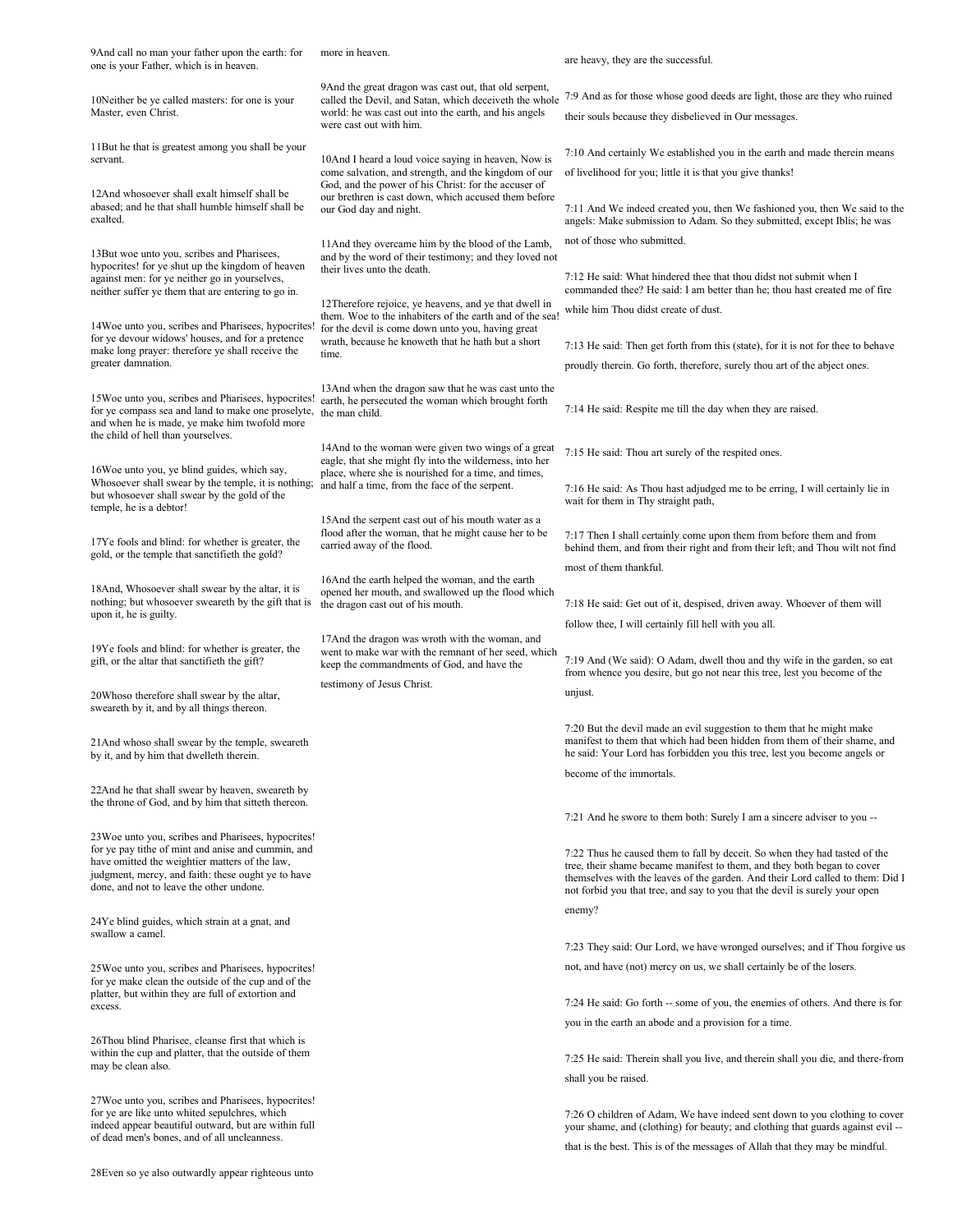men, but within ye are full of hypocrisy and iniquity.

29Woe unto you, scribes and Pharisees, hypocrites! because ye build the tombs of the prophets, and garnish the sepulchres of the righteous,

30And say, If we had been in the days of our fathers, we would not have been partakers with them in the blood of the prophets.

31Wherefore ye be witnesses unto yourselves, that ye are the children of them which killed the prophets.

32Fill ye up then the measure of your fathers.

33Ye serpents, ye generation of vipers, how can ye escape the damnation of hell?

34Wherefore, behold, I send unto you prophets, and wise men, and scribes: and some of them ye shall kill and crucify; and some of them shall ye scourge in your synagogues, and persecute them from city to city:

35That upon you may come all the righteous blood shed upon the earth, from the blood of righteous Abel unto the blood of Zacharias son of Barachias, whom ye slew between the temple and the altar.

36Verily I say unto you, All these things shall come upon this generation.

37O Jerusalem, Jerusalem, thou that killest the prophets, and stonest them which are sent unto thee, how often would I have gathered thy children together, even as a hen gathereth her chickens under her wings, and ye would not!

38Behold, your house is left unto you desolate.

39For I say unto you, Ye shall not see me henceforth, till ye shall say, Blessed is he that cometh in the name of the Lord

7:27 O children of Adam, let not the devil seduce you, as he expelled your parents from the garden, pulling off from their clothing that he might show them their shame. He surely sees you, he as well as his host, from whence you see them not. Surely We have made the devils to be the friends of those who believe not.

7:28 And when they commit an indecency they say: We found our fathers doing this, and Allah has enjoined it on us. Say: Surely Allah enjoins not

indecency. Do you say of Allah what you know not?

7:29 Say: My Lord enjoins justice. And set upright your faces at every time of prayer and call on Him, being sincere to Him in obedience. As He brought you into being, so shall you return.

7:30 A party has He guided, and another party -- perdition is justly their due. Surely they took the devils for friends instead of Allah, and they think that they are rightly guided.

7:31 O children of Adam, attend to your adornment at every time of prayer, and eat and drink and be not prodigal; surely He loves not the prodigals.

JUST by our submitting to, believing, and obeying Allah (God) He Offers to us, MONEY, GOOD HOMES and FRIENDSHIP in all WALK of LIFE. This is justice that we do so, as we have submitted to , believed, and obeyed our enemies, the devils, (although the devil has given us nothing).

THE enemy knows that Allah (God) Has and Is Promising you heaven, today. It is prophesied throughout the Bible and the Holy Qur'an. But, as I keep repeating, the enemy knows too that he made you blind, deaf, and dumb --- so much so --- that you will reject the God Who Will Fulfill His promises to you, and accept the false god (the devil) who will only promise you to deceive you.

BLACK BROTHERS and Black Sister, if you were only wise to the time that you are living in and the salvation for yourself, as the white race is wise to the time and to your salvation, I would not write this in our newspaper. But , since I am your Black brother and having my own spiritual eyes opened by God Almighty to the salvation of you and me, I feel and know that it is my duty to warn you of the arch- deceivers and of their plans to deceive you. I must do my duty first, as an obedient Servant and Messenger of Almighty God Allah and second, I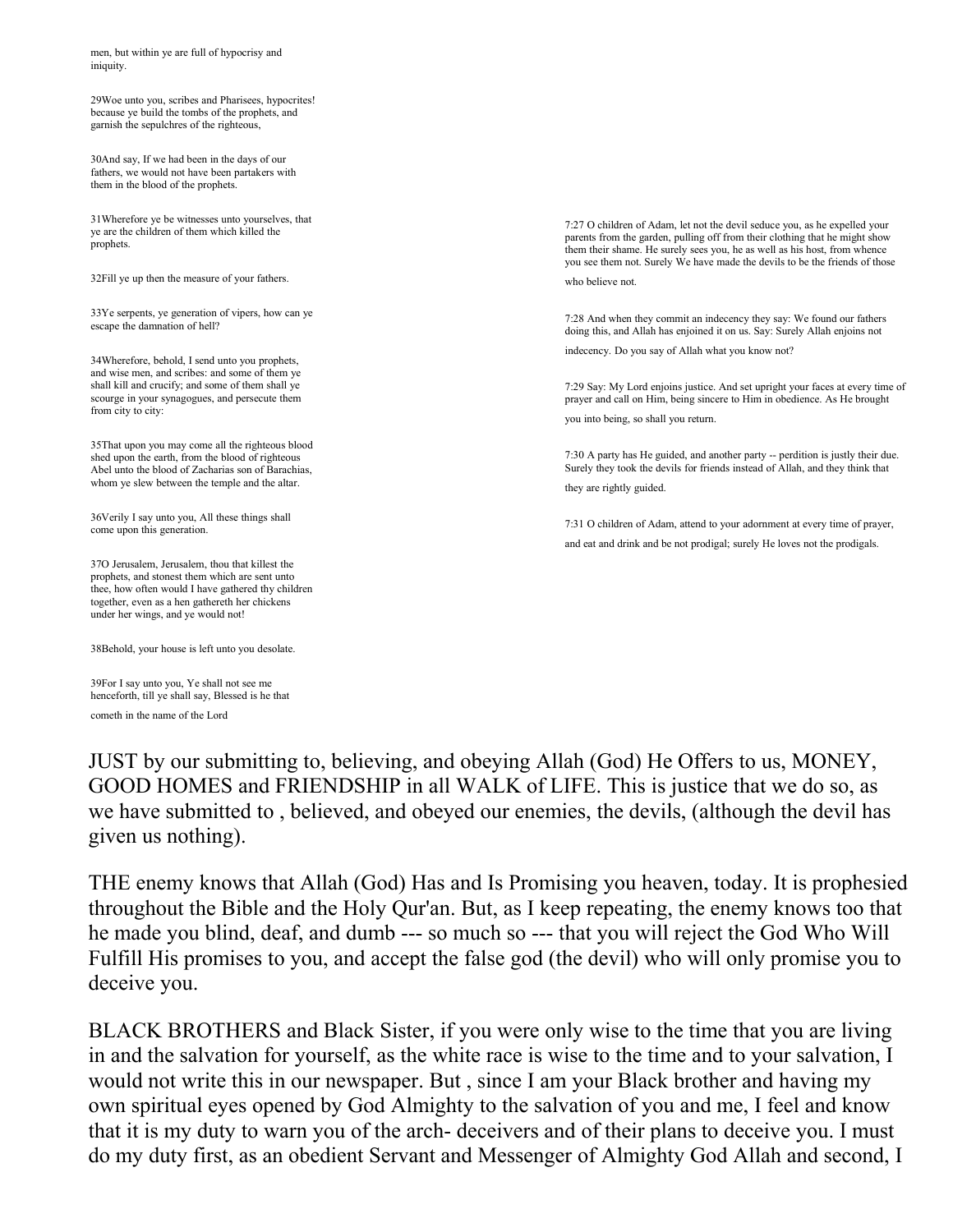must do my duty to you who are my flesh and blood, as a Black brother should do, for his Black brother --- whether you will accept me, or them.

YOU SEE the white people have carried out, up to this day, the filthy temptation that they are offering you. It is plainly written in black and white, in both the Bible and the Holy Qur'an that the white people will offer you the freedom of intermarriage, intermixing, and inter relations with them, thereby corrupting you, and making you unfit to be accepted by God and His People.

YOU READ the scriptures, but you ignore the warning of the scriptures and you fall a victim today, pulling off your clothes, going half nude, because the white people ask you to do so, and because a few of the low - class of white people come out to get you started dressing, indecently. As soon as you take your clothes off, they start clothing themselves again. It is

only to tempt you. Their display of themselves on T.V. in filthy actions is to get you to perform filthy acts. And, you are falling for all that they will let you do, paying no attention to the consequences of such actions.

THIS is the Judgment of America. I have tried to teach you this for years. The Judgment of America is in action, today. The Judgment of America is easing upon you like a flood and you do not pay any attention to it, until you are drowning in it. Some of you hate me for even warning you, but, I must warn you. If I do not warn you, I will be held responsible for not warning you by Allah (God) Himself, Who Came in the Person of Master Fard Muhammad, to Whom Praises are duke forever.





THE white people will offer you high offices. Pay no

attention to that. They will not have an office long, themselves. They know these things, but they want to 'show' you that they can put you in heaven, too. But, theirs is a temporary heaven. If they would give you the White House to live in, that would not put you into heaven from Allah. Allah (God) Would Still Put you, and those who gave you the White House in hell.

BEWARE of the white people's temptation and their deceiving promises. They promise you only to deceive you. Black Brother and Black Sister, I thought that your being deceived this past four hundred (400) years, by white people, should be enough to take for granted everything white people